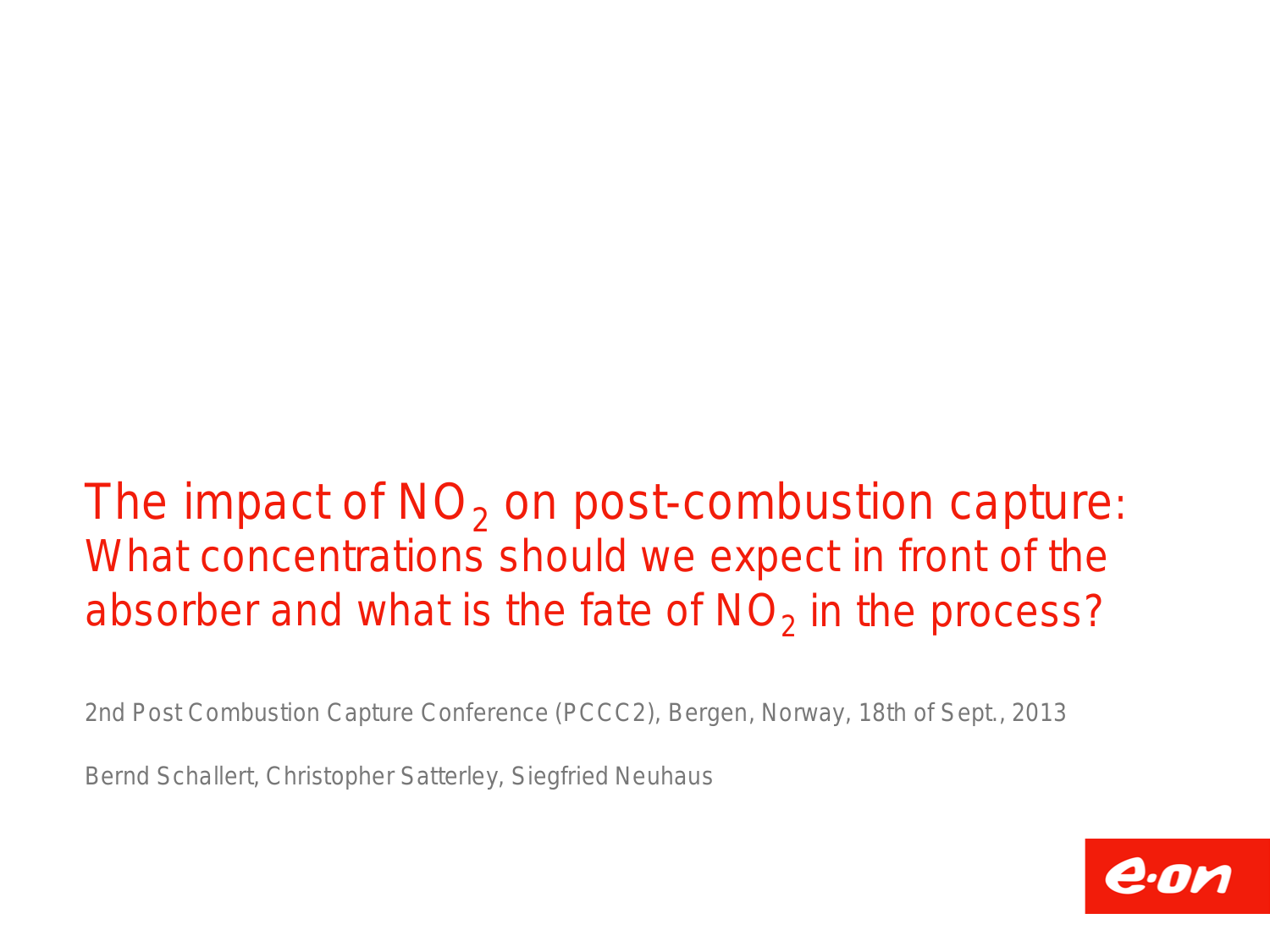## Task of a CC plant

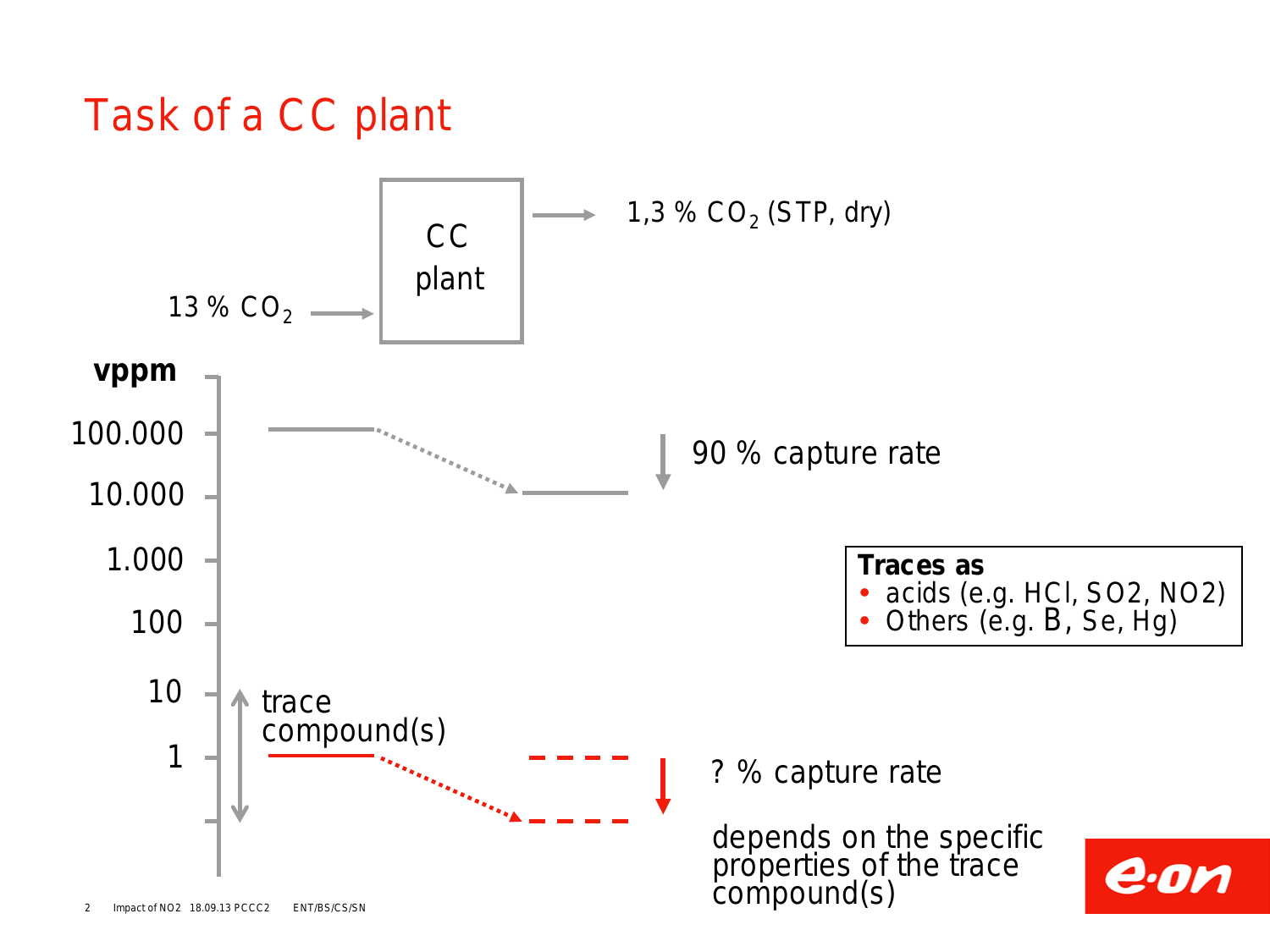#### Why are trace compounds important?

- If they are absorbed in the CC absorber, but not released
- If they react with the solvent and result in emission of volatile compounds of concern
- If they react and form toxic, non volatile compounds in the solvent
- If they absorb and impact solvent degradation

#### Our focus is the trace  $NO<sub>2</sub>$ , a small part of NOx in flue gas

- $\cdot$  NO<sub>2</sub> forms nitrite and nitrate in alkanolamine solutions when absorbed; nitrite remains stable at a low level over time, but nitrate accumulates over time.
- Nitrite reacts under weak alkaline conditions with secondary amines to nitrosamines; primary amines react but do not form stable nitrosamines, but most likely these intermediates desaminate (lose their amine group).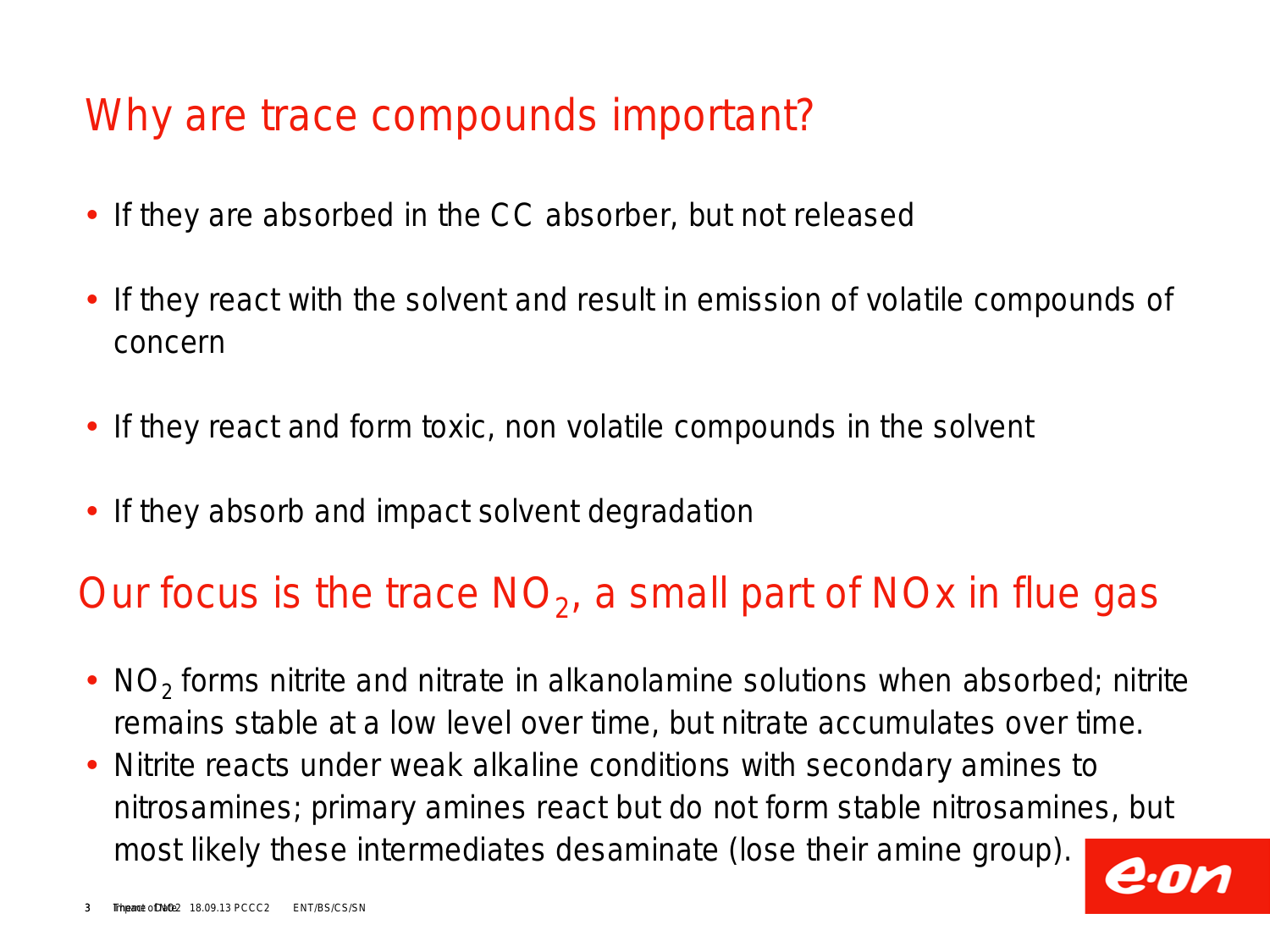# Description of our method for NO2 determination

behind FGD



thermostated **intensive** washing bottles trace heated probe



gas to physical measurements, the dryer, flow controller and the pump

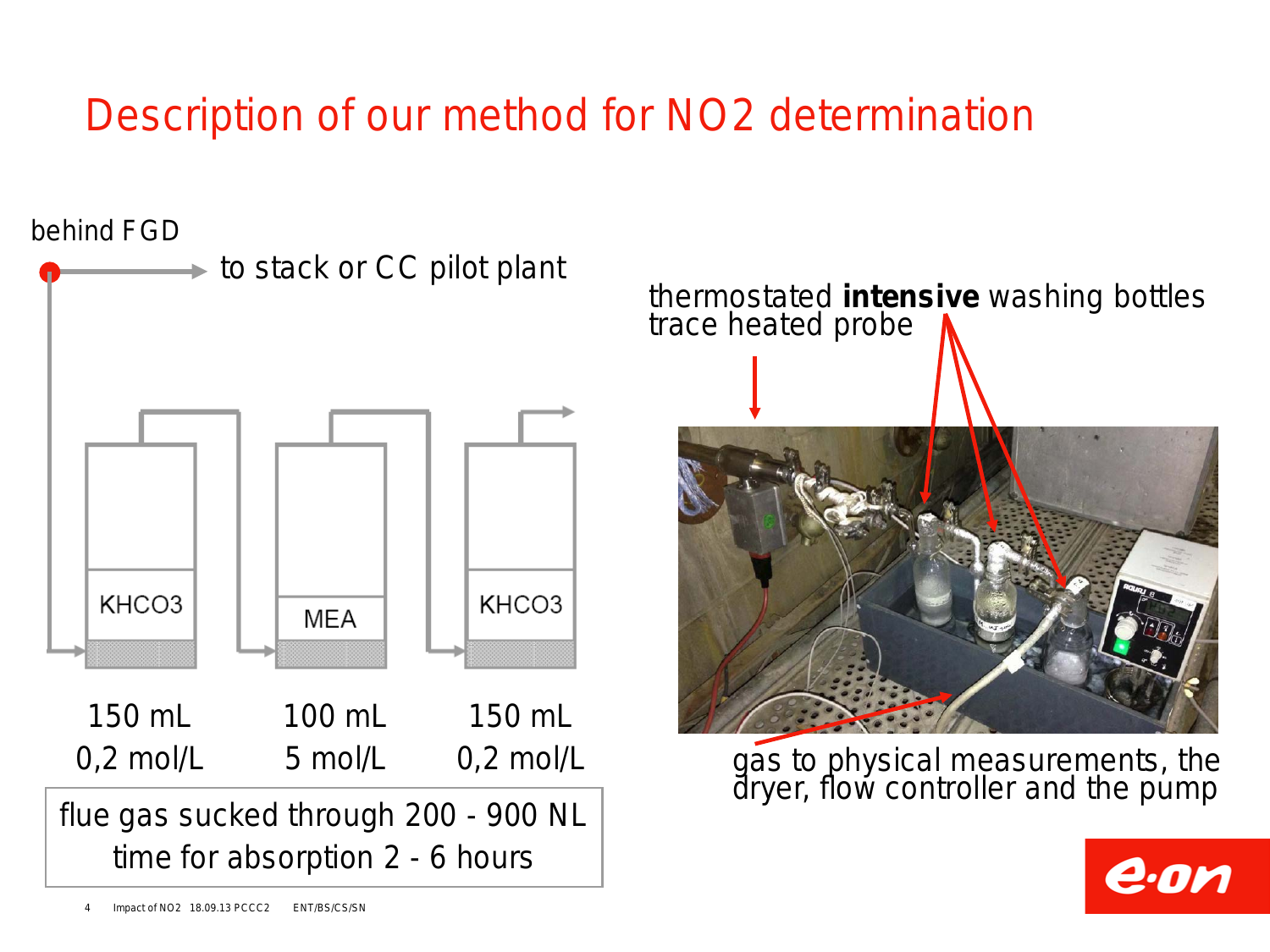## Analytics & evaluation (sampling at 10.07.13)



#### **Analytical methods**

- ion chromatography
- ICP for S
- NNO by Henkel

**NNO**: total amount of nitrosamines, calculated to a molecular weight of 44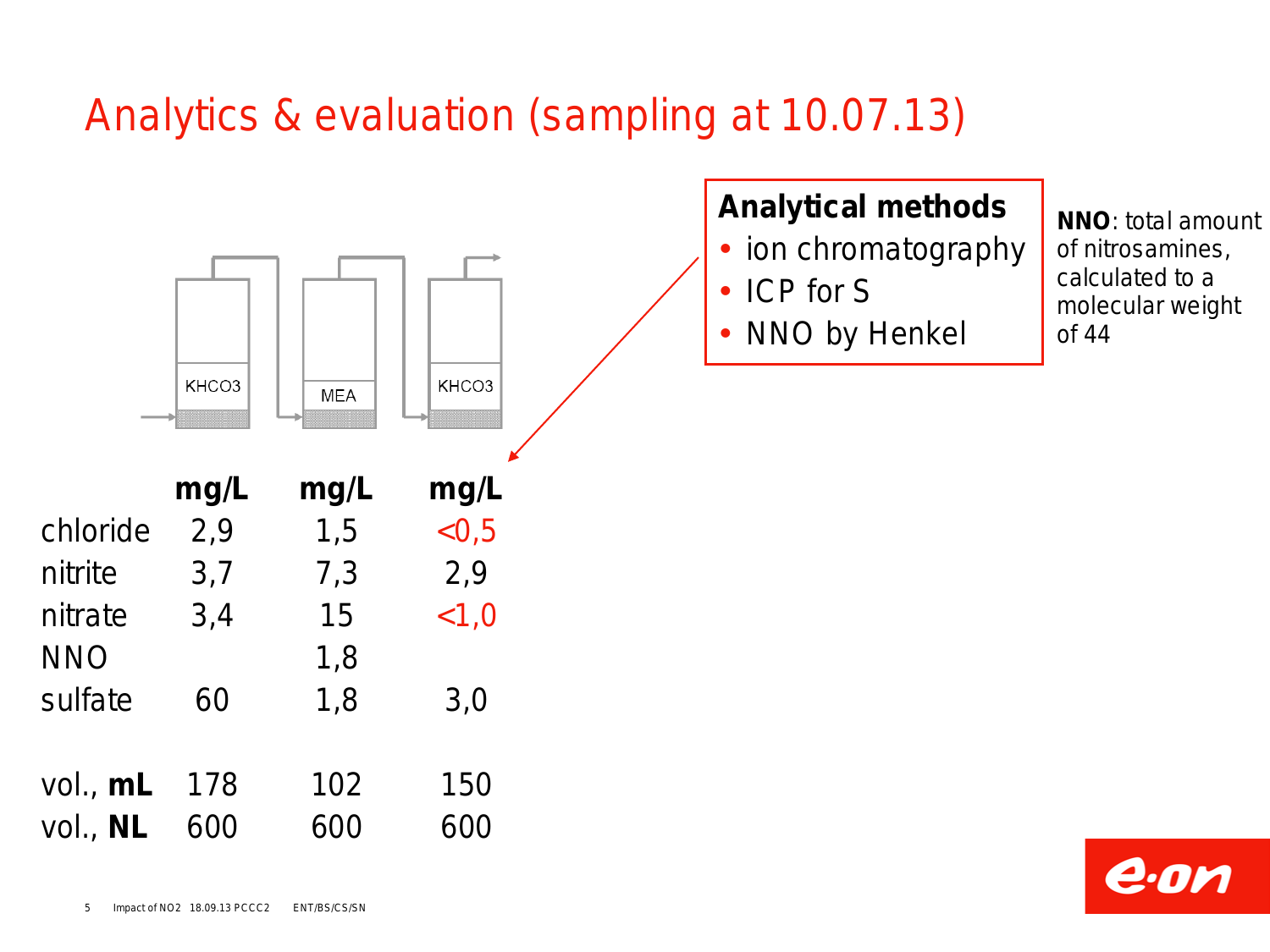## Analytics & evaluation (sampling at 10.07.13)

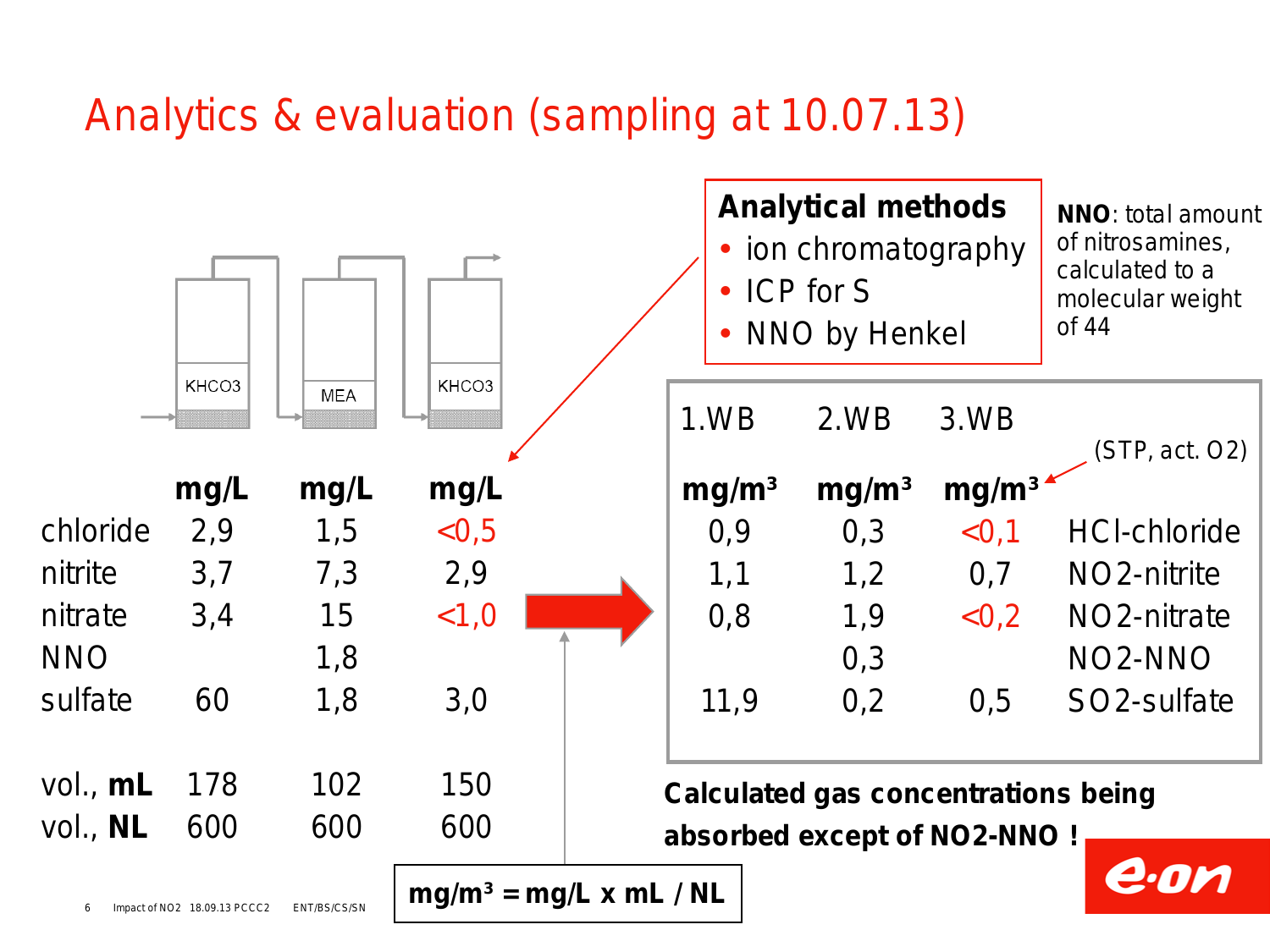## Results for  $SO<sub>2</sub>$  after the FGD in dependence to velocity



The results of each velocity represent one day of sampling. Results directly above each other are time parallel measurements at 2 different sampling ports. Velocities below 2 cm/sec relate to 6 hours absorption time, above to 4h and 2 h.

- SO<sub>2</sub> is captured in the first **washing bottle almost to completion as expected.**
- **There is no dependency on the superficial velocity.**

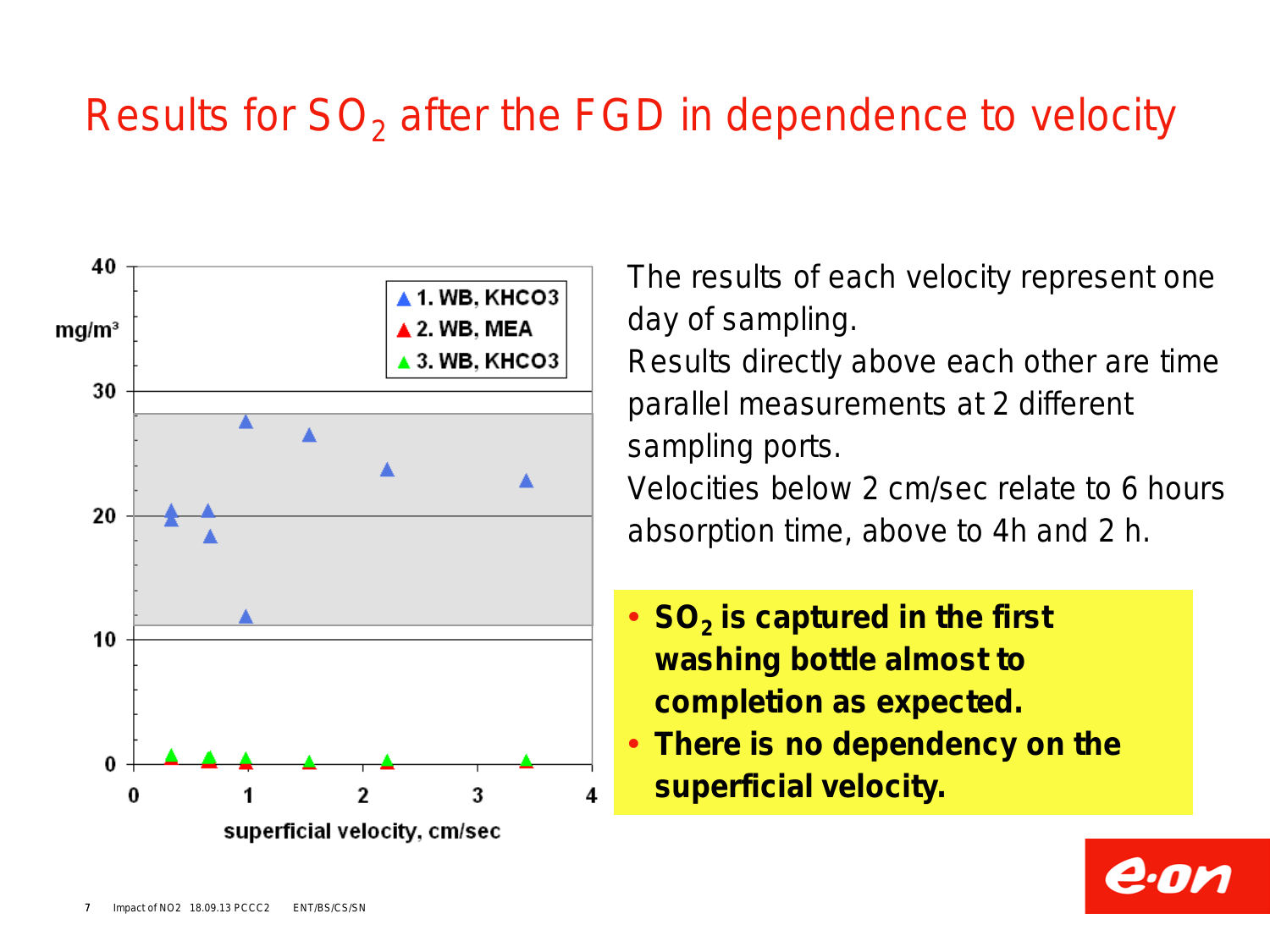## Results for NO2 after the FGD in dependency of velocity



- **The capture rate of NO2 increases to lower velocities.**
- **The capture rate is not complete even at the lowest velocity used (behaviour of the third washing bottle (WB).**
- **The behaviour of the first and third WB indicates that the formation of nitrite/nitrat/NNO (2.WB) does not depend only on the NO2 concentration.**

The role of NO should be clarified.

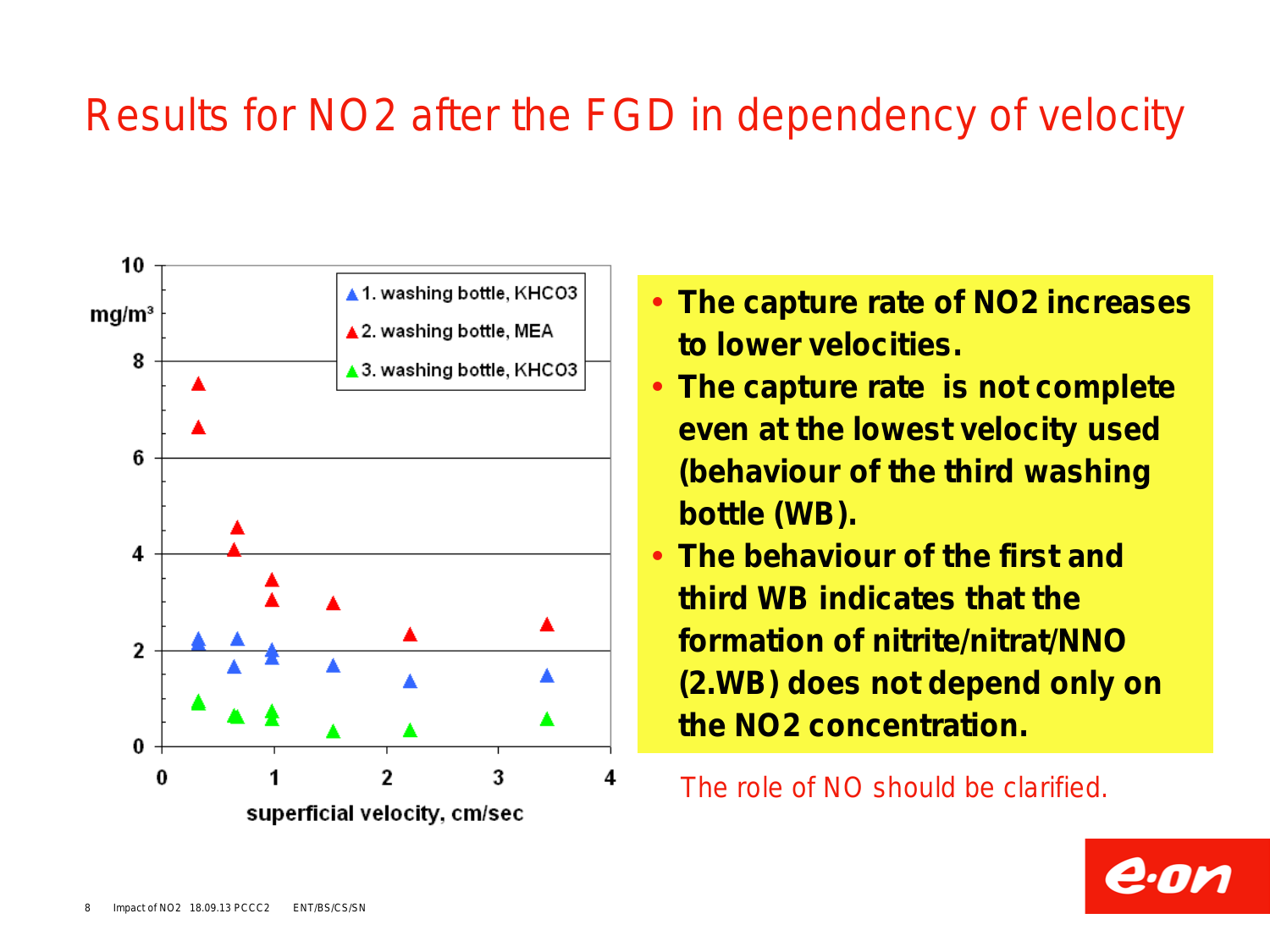## Results for the total  $NO<sub>2</sub>$  in dependency of velocity



#### **Total NO**<sub>2</sub> = **1.WB** + **2.WB** + **3.WB**

**1.WB:**  $NO<sub>2</sub>$ -nitrite+ $NO<sub>2</sub>$ -nitrate **2.WB:**  $NO<sub>2</sub>$ -nitrite+NO<sub>2</sub>-nitrate+NO<sub>2</sub>-NNO **3.WB:**  $NO<sub>2</sub>$ -nitrite+ $NO<sub>2</sub>$ -nitrate

grey squares: 6h absorption time blue squares: 4 h and 2 h absorption time

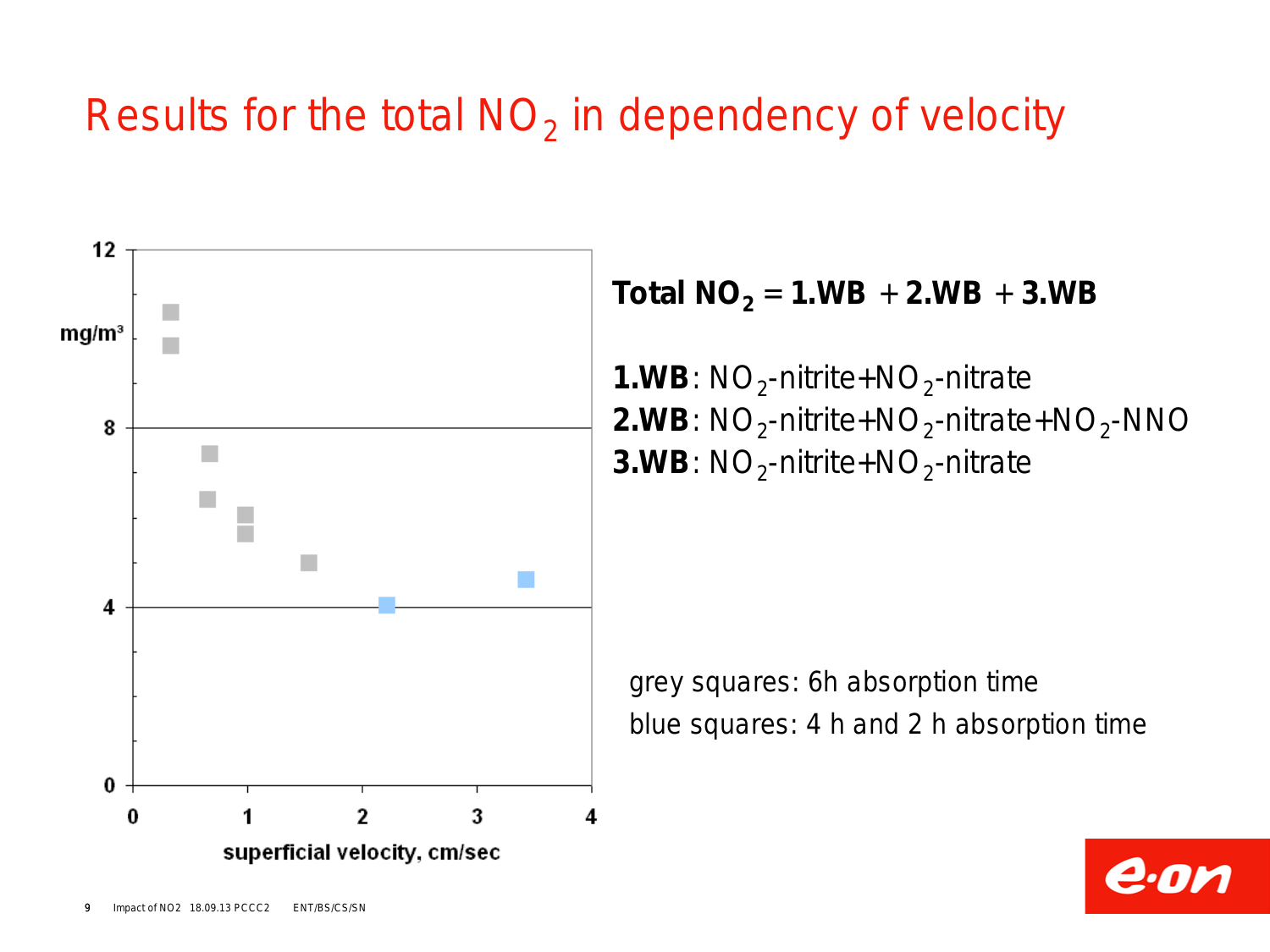## Results for the NO2-NNO in dependency of velocity



**Principially the same behaviour compared to the total NO2 absorbed Only a small amount of the total NO2 absorbed results in nitrosamines Due to small amounts of secondary amines inside the fresh MEA nitrosamines come into existence.**

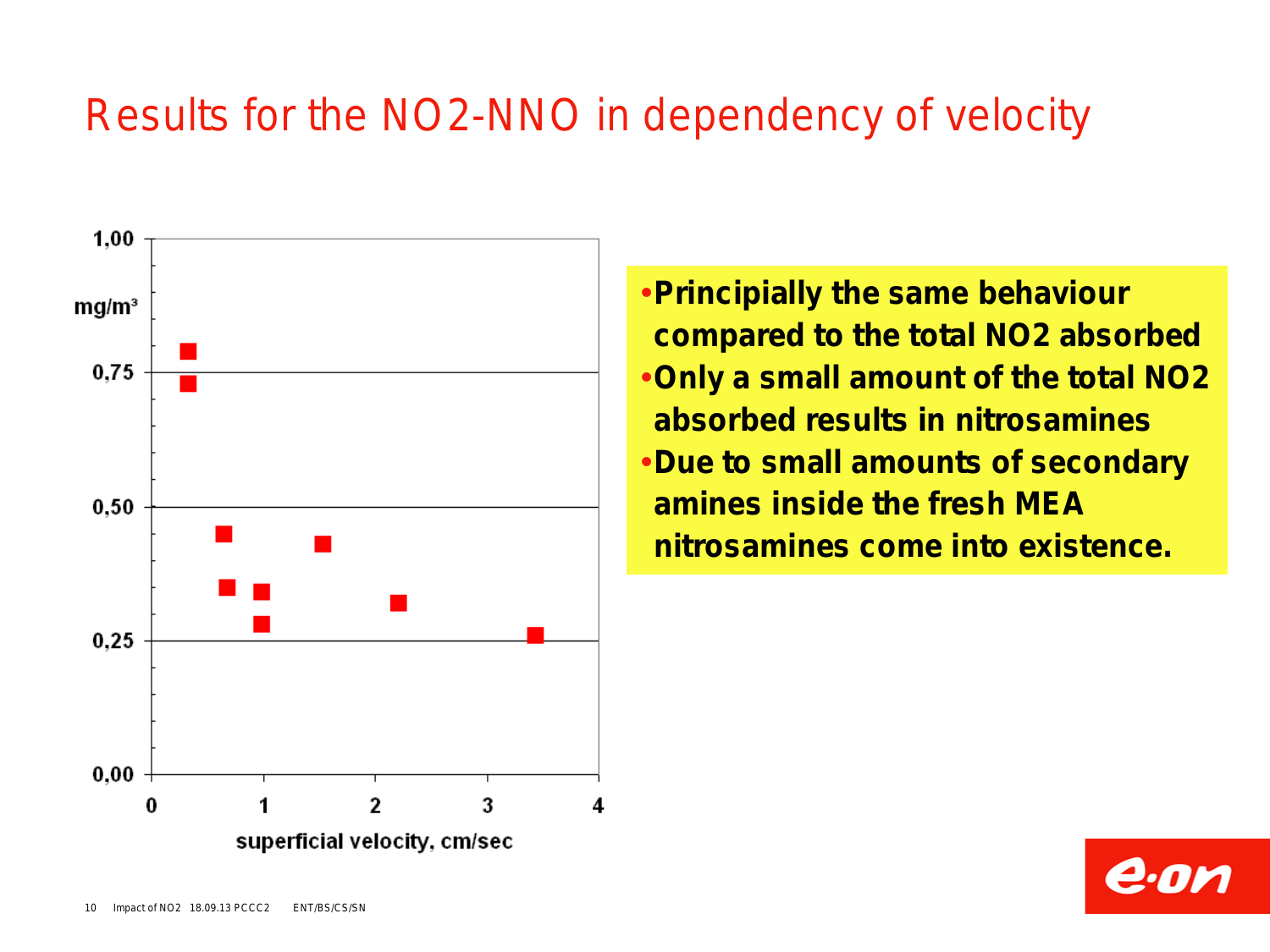# Results for the relative NO2-NNO/(NO2 of the 2.WB) in dependency of velocity



**There is no dependency to the superficial velocity. Higher formation of nitrites results in higher concentrations of nitrosamines.**

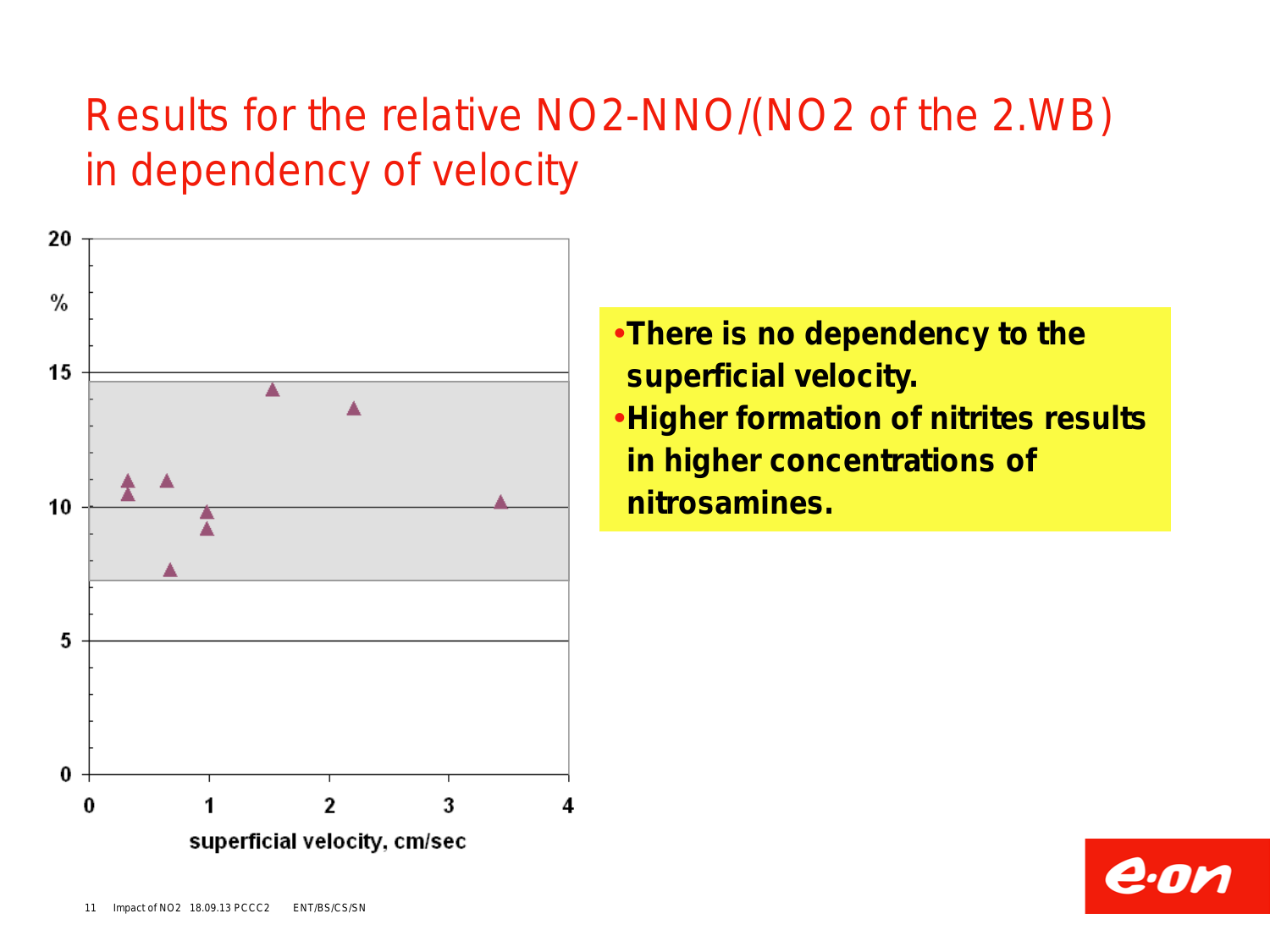## **Conclusions**

- 1. Intensive washing bottles have the potential to determine the NO2 concentration.
- 2. The capture rate of the washing bottles still remained incomplete at the experienced velocities. The measurement procedure must be improved.
- 3. NO2 needs much more time to be captured compared to SO2.
- 4. There is a strong indication that the high level of NO2 absorbed in the 2.WB is connected to the impact of NO. Research work should focus on this issue.
- 5. Nitrosamines are also formed inside fresh MEA during a short contact time to flue gas due to a sufficient concentration of secondary amines.
- 6. The impact of SO2 on the CC absorber liquid can be minimized by intensive prescrubbing.

 Other parameters, which may impact the total NO2 absorbed, must be considered (not subject of this lecture). These are the NOx concentration level, the oxygen concentration, the SO2 concentration and the residence time between FGD and CC plant.

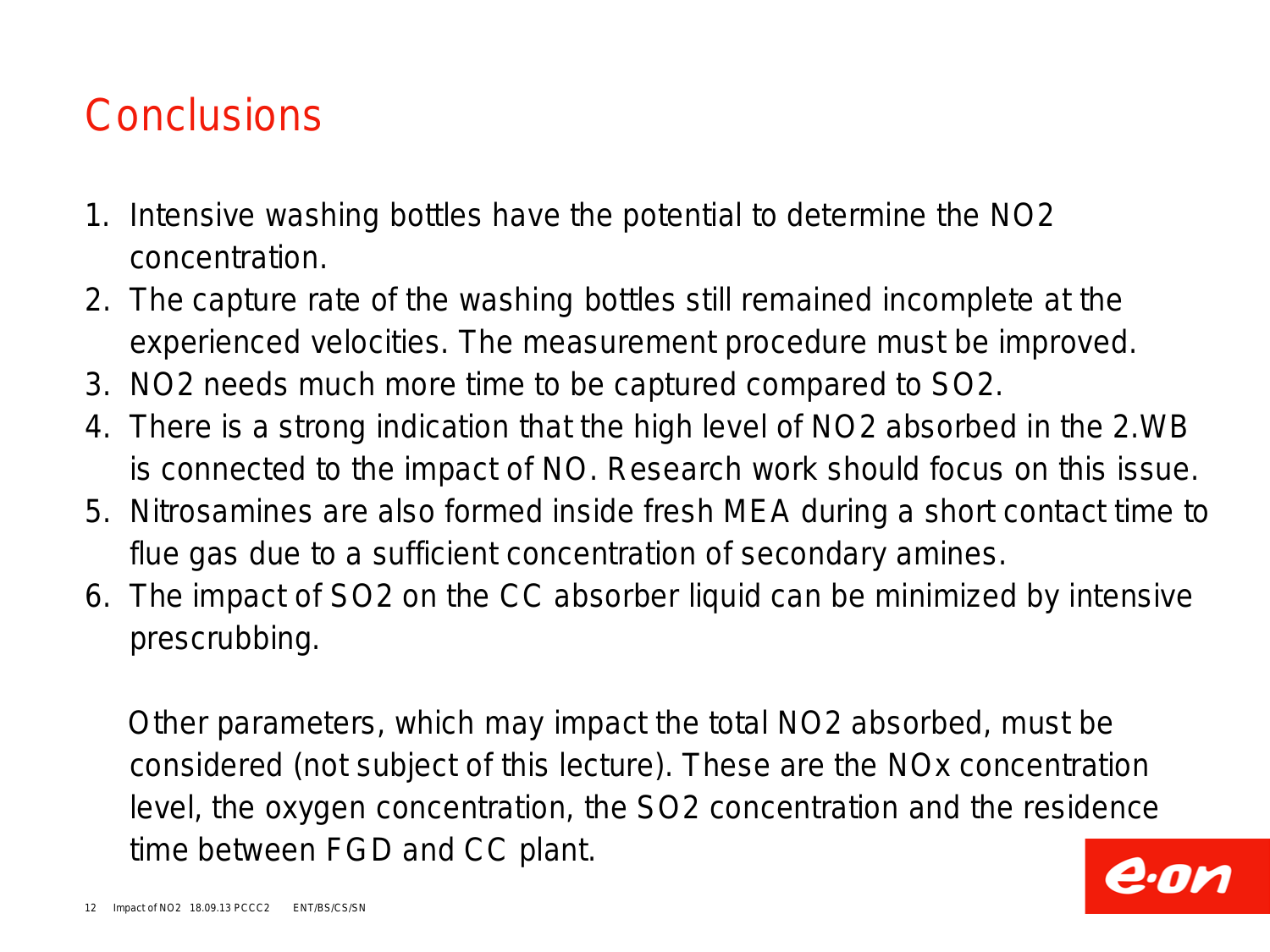## Capture rate of NO2 related species at a pilot plant



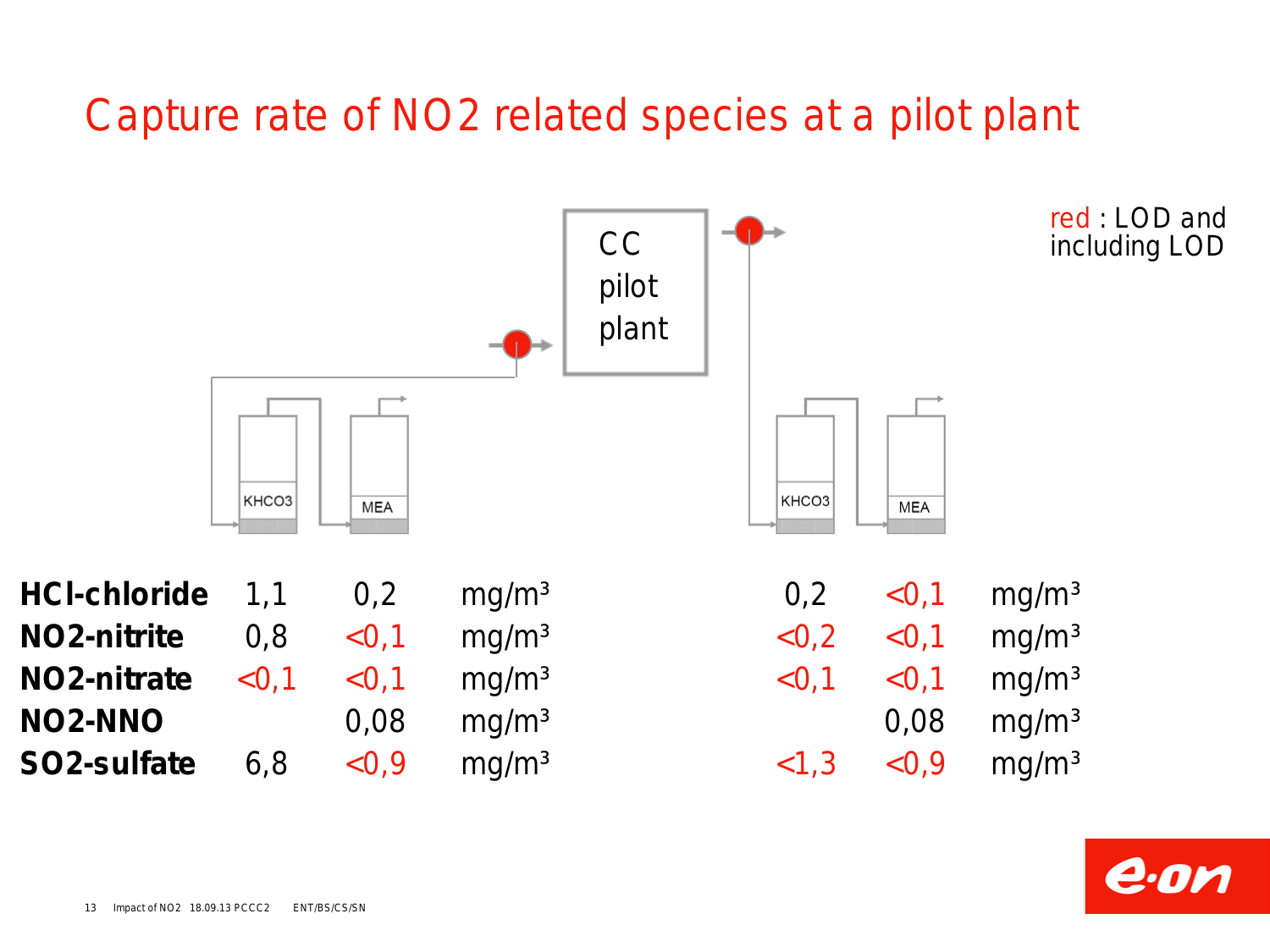#### Capture rate of NO2 related species at a pilot plant